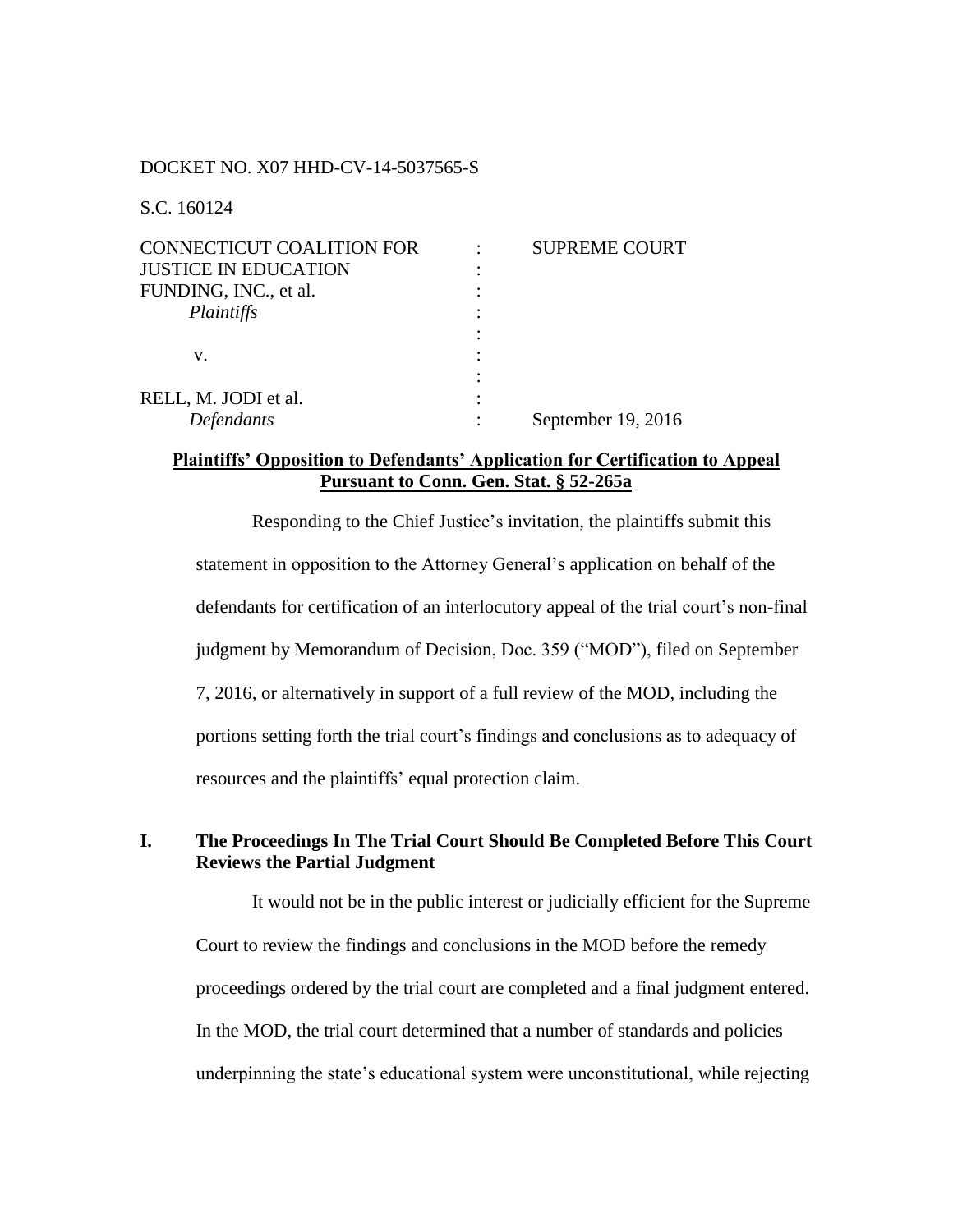other arguments and claims the plaintiffs had advanced.<sup>1</sup> With respect to its determinations of unconstitutionality, the trial court ordered the defendants to submit a plan within 180 days to remedy each of the constitutional violations it had identified; it gave the plaintiffs 60 days to respond to the defendants' submission, and stated it would schedule a hearing thereafter. MOD at 90.

This case has been pending since 2005, and has previously been the subject of an interlocutory appeal and 2010 decision addressing the scope of the right to education under Article 8, Section 1 of the Connecticut Constitution. 2 *Connecticut Coalition for Justice in Education Funding v. Rell*, 295 Conn. 240 (2010). As the trial court noted, in this Court's 2010 decision remanding this case for trial, the plurality acknowledged that the standard for assessing whether the constitutional mandate was being met would need to be "refined and developed further" as applied to the evidence developed at trial. *Id*. at 318. After extensive pre-trial discovery, the parties presented evidence that consisted of more than 50

 $\overline{a}$ 

 $<sup>1</sup>$  The findings of unconstitutionality pertained to (i) state provision of aid to education,</sup> particularly through its general educational grants and construction grants; (2) standards for graduating high school students and advancing elementary students; (3) teacher evaluation and compensation; and (iv) state implementation of special education services.

<sup>&</sup>lt;sup>2</sup> The grant of interlocutory review in *CCJEF* is no precedent for granting such review here. There, the plaintiffs were facing a trial on the remainder of the case following a dismissal of their core claim under Article 8, Section 1 of the Constitution. Had a full trial then proceeded, and the claim was reinstated (as did happen), the trial would have been conducted a second time. Here, a lengthy trial on liability has been completed, leaving only issues of remedy for determination, as to which the trial court has set a disciplined schedule for accomplishing.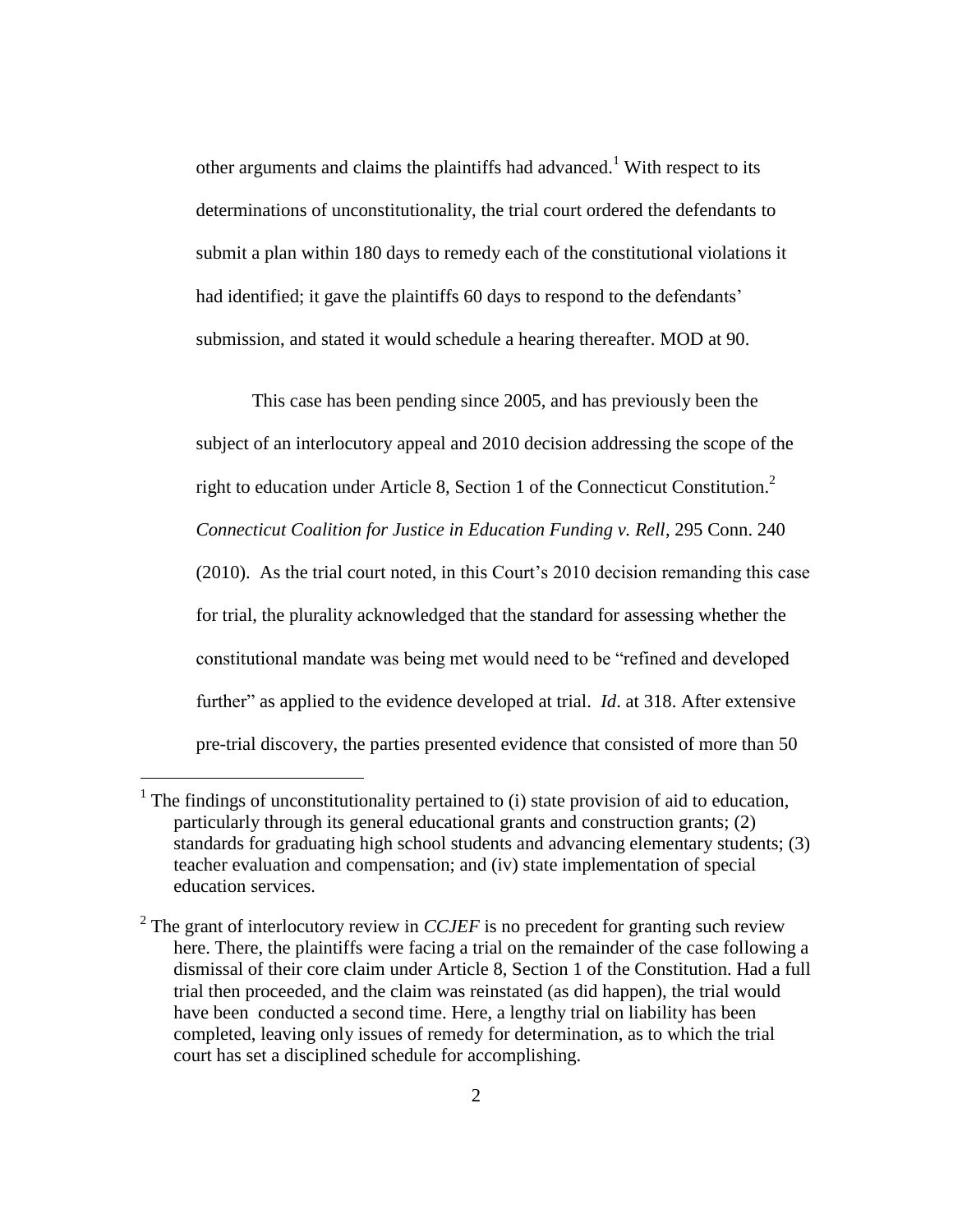witnesses, 826 exhibits and nearly 2000 fact admissions over 60 trial days, followed by extensive briefing and argument that concluded on August 10. The Court issued the MOD less than a month later.

That timeline leads to three conclusions: (i) this case of enormous importance about a fundamental right has been pending more than a decade, as the conditions in Connecticut's schools continue to impact thousands of students' future; (ii) the voluminous and complex record on which the MOD is based is fresh in the minds of the parties and the trial judge; and (iii) the trial judge has set a disciplined schedule for completing the remedy phase by mid-year 2017. To stay the remedy proceedings while this Court hears and determines the liability aspects of the MOD portends substantial delay in the final resolution of these proceedings, to the clear detriment of students who would be the beneficiaries of whatever rulings and remedies the courts find appropriate.<sup>3</sup> Moreover, if the Supreme Court were to affirm the findings of unconstitutionality in whole or in part, the remedy phase would have to be completed in order to enter a final judgment. In that event, there would be a third review and decision by the

 $\overline{a}$ 

 $3$  The uniqueness of the legal issues, as well as the breadth and complexity of the matters and evidence addressed by the trial court, indicates that the Supreme Court's review will take substantial time. The prior interlocutory appeal, which dealt solely with whether the pleadings stated a claim under the relevant constitutional provision, required nearly two and a half years from the time the request was granted until the decision was issued. *See* SC Doc. No. 18032, *Connecticut Coalition for Justice in Education Funding v. Rell*.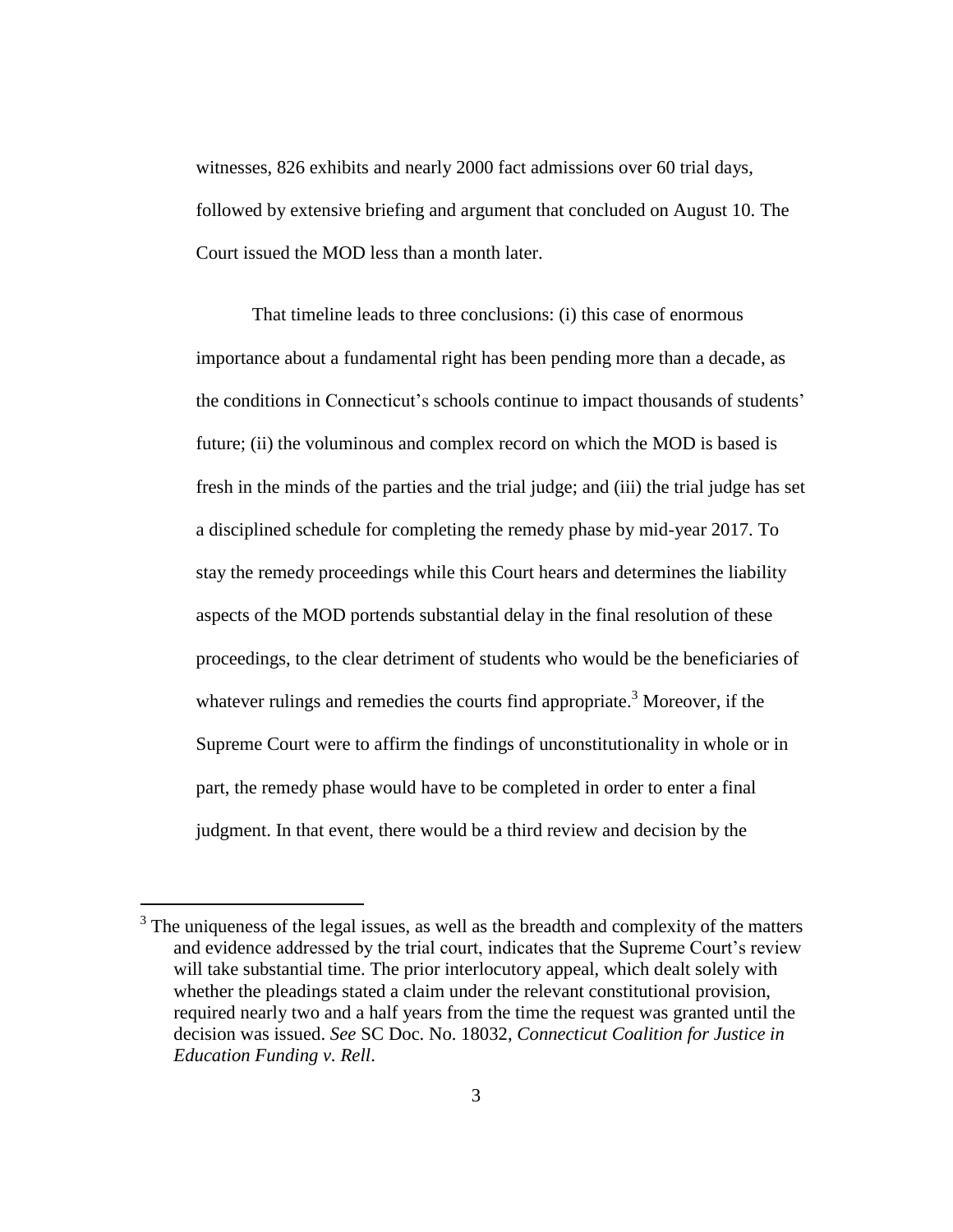Supreme Court some number of months or years after the determination of the proposed interlocutory review.

This Court's examination of the issues would be enhanced by understanding the remedies proposed, analyzed and ultimately adjudicated by the trial court. Those proceedings could facilitate this Court's review in any number of ways, including by additional identification of the precise ambit of the constitutional flaws identified by the trial court, narrowing of differences among the parties as to those issues, and/or agreement on potential solutions to the causes underlying the identified constitutional violations.<sup>4</sup>

Finally, defendants' argument that this Court should accept review of the MOD now because the trial court exceeded its authority in ordering the remedy phase effectively seeks to re-open the attack on justiciability that was addressed and rejected by this Court's prior decision. The trial court afforded the defendants wide latitude in formulating any plans they might submit, including provision for a phase-in process to account for any steps to be taken once judicial approval was obtained. Whether any particular feature of a plan approved by the court is

 $\overline{a}$ 

 $4$  The Defendants argue that the remedy phase may be mooted if the Supreme Court were to reverse the findings of unconstitutionality set forth in the MOD. That argument applies to every case—particularly complex cases like this—in which the path to final judgment is sequenced by bifurcating proceedings or otherwise. Given the expectation that this phase will move quickly, that risk is outweighed by the benefits of completing the remedy proceedings and permitting this Court to conduct a full review of the entire case.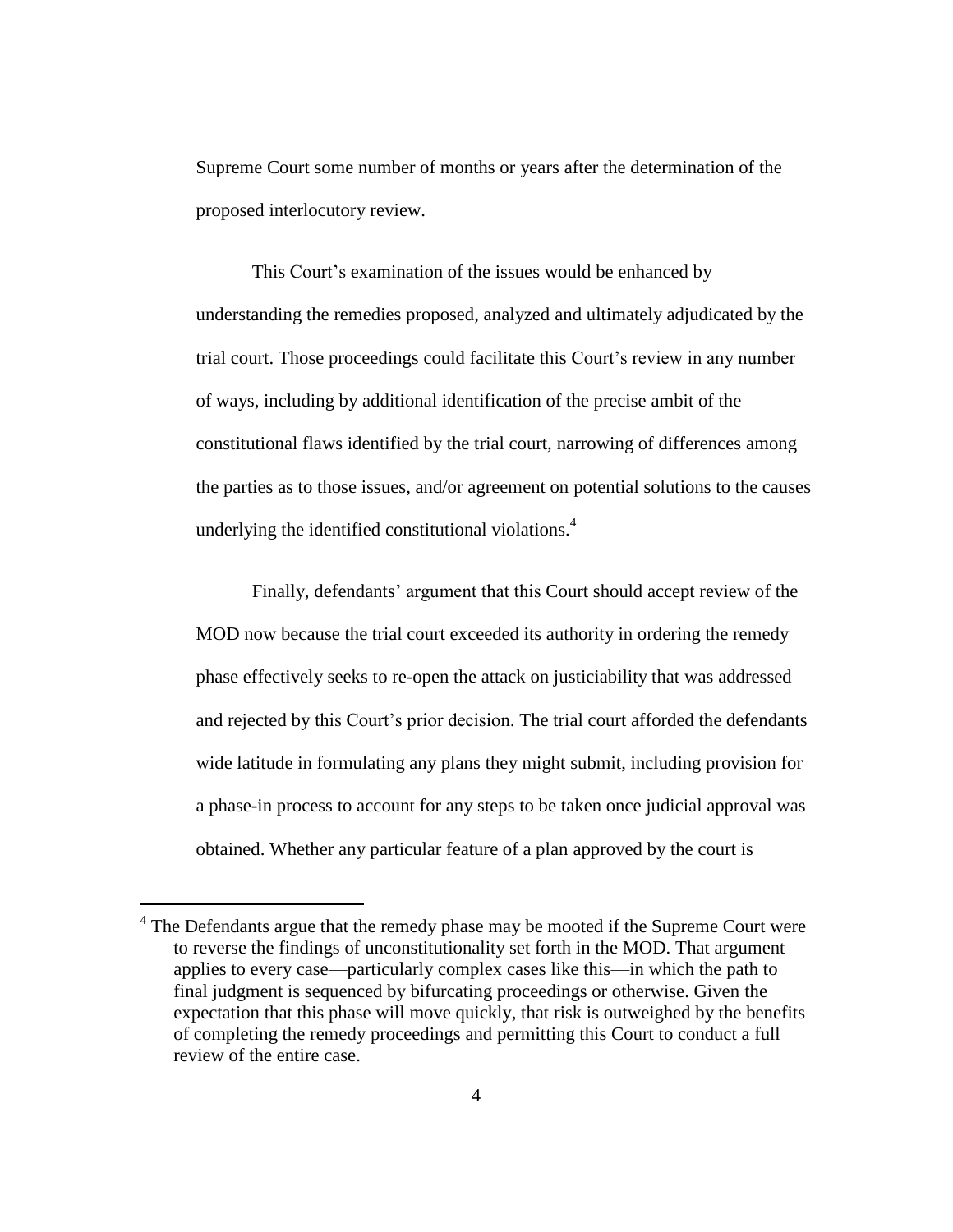beyond the judicial power can only fairly be assessed when the trial court completes its consideration of the plan—an additional reason for this Court to defer its review.

Having invested so much time and effort in the proceedings to date, and with a comparatively short schedule for completing the remedy phase, judicial economy is best served by a comprehensive review based on a full record compiled through final judgment. The defendants' application should therefore be denied.

# **II. If the Application is Granted, the Supreme Court Should Review All Portions of the MOD**

Should the Chief Justice certify the defendants' application for appeal, this Court should also review the trial court's decisions concerning the constitutional standard for determining adequacy of educational resources under Article Eighth, Section 1 of the Connecticut Constitution (and the applicable standard of proof), MOD 9-22; the application of that standard to the evidence of educational resources, *id*. at 23-26; and the trial court's dismissal of the plaintiffs' equal protection claim, *id.* at 27.

There are several reasons supporting this Court taking up these issues as part of any interlocutory review. First, the legal standard for assessing the constitutional right to education which the defendants seek to have reversed derives from the trial court's analysis of this Court's prior decision in this case,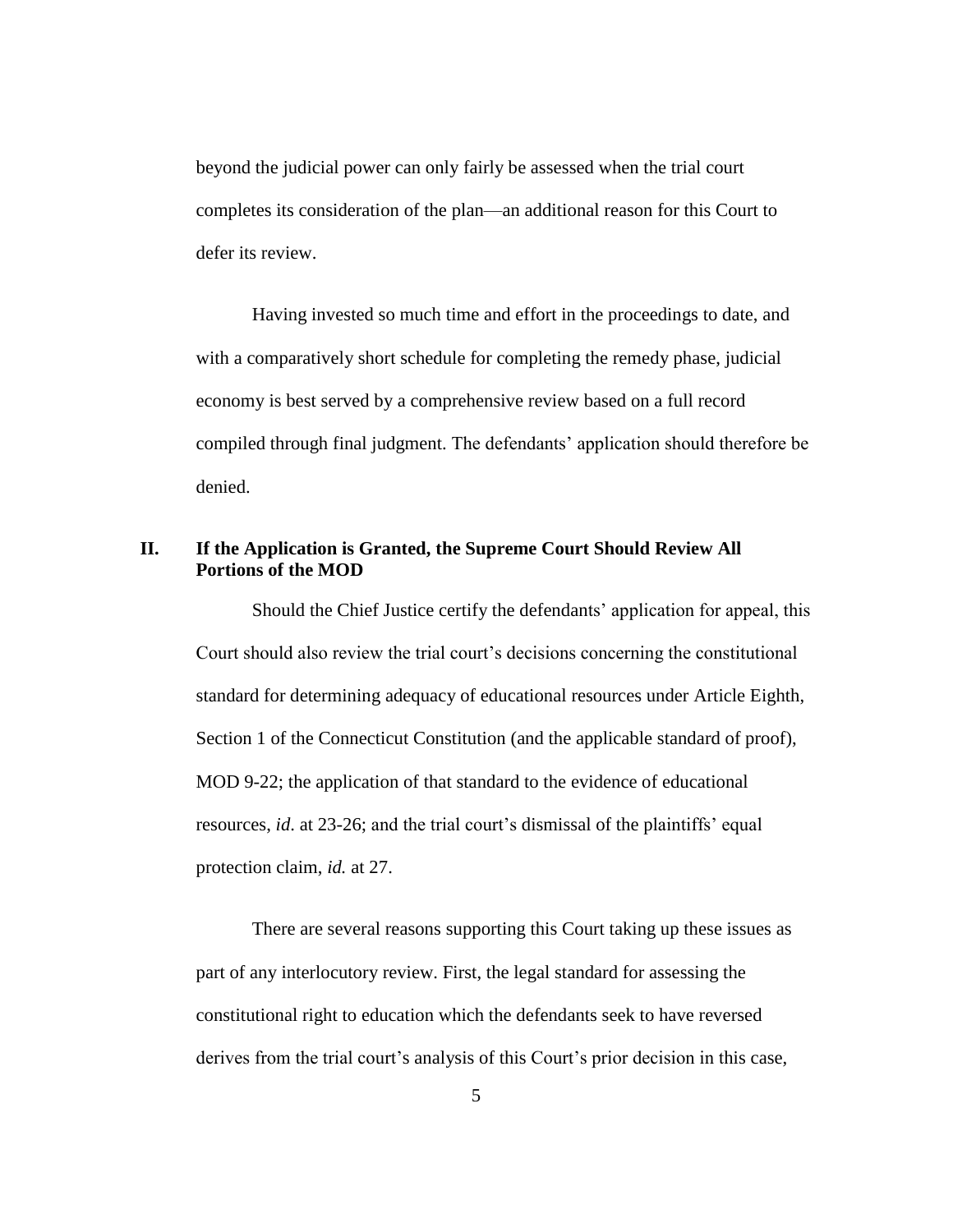particularly how to interpret the plurality and concurrence opinions. That analysis drives not only the trial court's finding of unconstitutionality of the policies and standards analyzed in the MOD, but also its finding that the state in the aggregate is providing sufficient resources as measured against constitutional requirements. The plaintiffs submit that the trial court's articulation of the legal standard is erroneous in several respects. To review the trial court's conclusions by considering only its discussion of the constitutional test in the context of standards and policies, but not resources, would be artificially constrained and incomplete.

Second, it would be highly inefficient if this Court were to remand the case to complete the remedy proceedings without reviewing the full scope of the trial court's ruling, only to later find that the trial court's adequacy of resources and equal protection analyses were erroneous. By that time, additional years of litigation would have elapsed, leaving parties and the trial court even more removed from the evidence and Connecticut students delayed in having their adequacy claims heard and determined. Plaintiffs' claim of inadequate resources, after all, was the very matter this Court carefully considered in its prior decision and remanded to the trial court for further elaboration of the legal standard and for full development of the record.

Third, the trial court rejected the plaintiffs' claims that the Connecticut educational system violated the right to equal protection of the law as it applied to the provision of resources, in a short discussion at the end of its adequacy of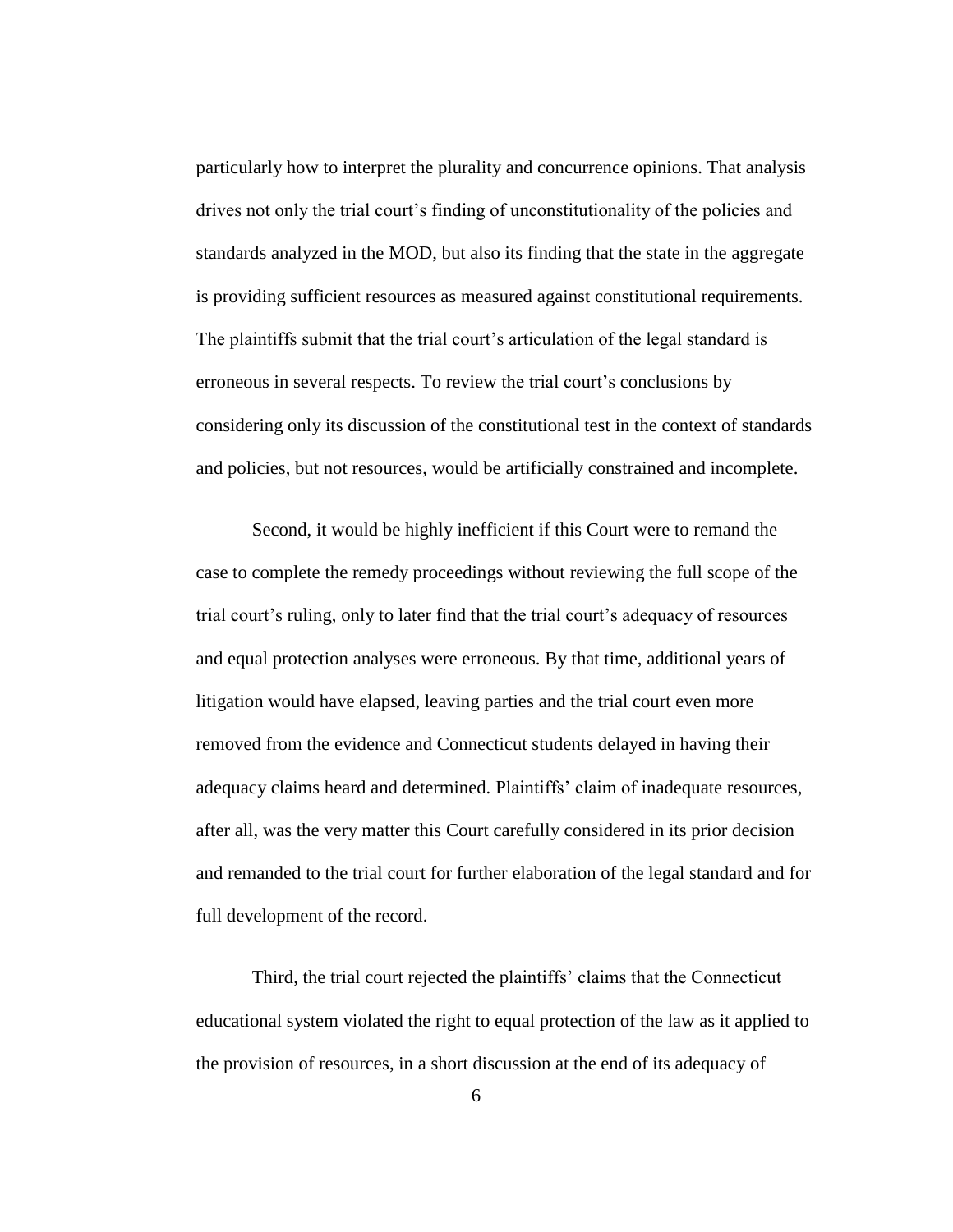resources analysis. MOD at 27. The plaintiffs submit that the standard applied by the trial court, as well as its analysis of the evidence, was erroneous. Nevertheless, the trial court included no discussion of the plaintiffs' equal protection claims relating to the policies and standards it found unconstitutional, including the funding of education through state aid and construction grants. Thus, even if the Supreme Court were to agree with the defendants and reverse the findings of unconstitutionality under Article 8, Section 1, it would face the possibility of later concluding that one or more of those policies or standards was unconstitutional under the rubric of equal protection analysis (as well as reversing the equal protection determination as it relates to adequacy of resources).

We note that defendants do not appear to oppose a full review of the MOD if interlocutory review is granted. Section 3 of their request specifically states that the questions for which review is sought include "[o]ther issues central to this broad and important litigation as may be identified by the parties and this Court as necessary to full and fair consideration of the appeal." Application for Certification to Appeal Pursuant to Conn. Gen. Stat. § 52-265(a)" at 2. (To the extent procedurally necessary to consider the issues and questions identified herein if the Chief Justice grants interlocutory review, the plaintiffs invoke Conn. Gen. Stat. § 52-265(a) to request that this Court determine the issues identified below for the reasons discussed above).

7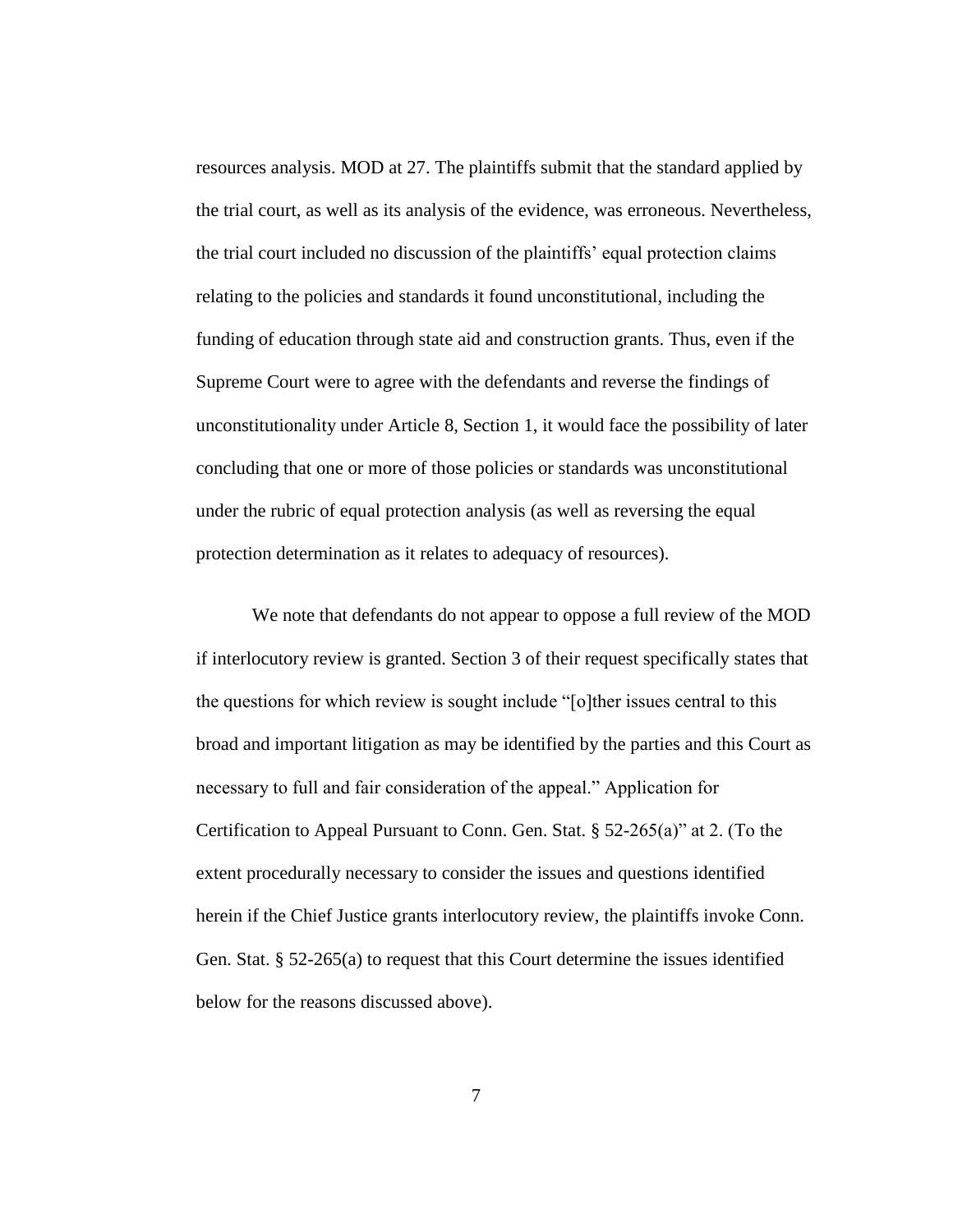Thus, if the Chief Justice certifies the defendants' application for appeal, this Court should also review the following issues:

1) Whether the trial court erred in determining the applicable constitutional standard for adequacy of educational resources.

2) Whether the trial court erred in its application of the constitutional standard for adequacy of educational resources to the record before it.

3) Whether the trial court erred in its determination that the plaintiffs had failed to prove their claim that they were denied equal protection of the law in how the state provides resources to schools and districts throughout Connecticut.

4).Whether the standards and policies analyzed by the trial court failed to satisfy the constitutional requirement that the plaintiffs be afforded equal protection of the law.

5) Whether the trial court erred in evaluating the plaintiffs' claims under a test of proof beyond a reasonable doubt.

Accordingly, the plaintiffs request (i) that the Chief Justice deny the defendants' application for certification to appeal at this time, and that the request for a stay be denied; or alternatively (ii) in the event the Chief Justice decides to certify the defendants' application, that this Court include in its review the trial court's rulings identified above.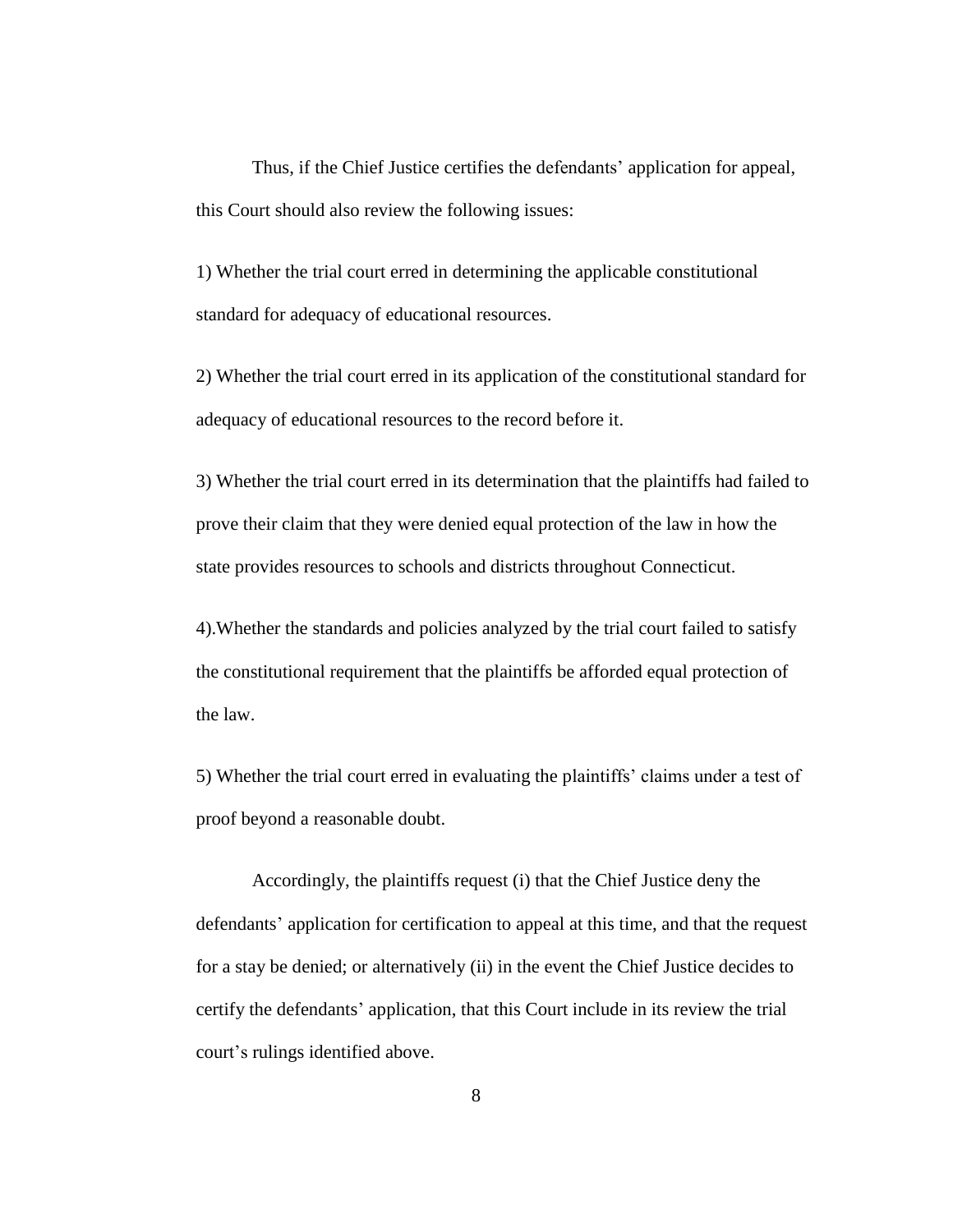## THE PLAINTIFFS

By: /s/ Cara Moore Joseph P. Moodhe Helen V. Cantwell Megan K. Bannigan Gregory P. Copeland David B. Noland Dustin N. Nofziger Sean Heikkila Susan Reagan Gittes Johanna Skrzypczyk Emily A. Johnson Olivia Cheng Lindsay C. Cornacchia Alexandra S. Thompson Christel Y. Tham Edward Bradley Cara A. Moore Debevoise & Plimpton, LLP 919 Third Avenue New York, New York 10022 (212) 909-6000 (212) 909-6836 Fax Juris No.: 428027 camoore@debevoise.com

David N. Rosen David Rosen & Associates, P.C. 400 Orange Street New Haven CT 06511 (203) 787-3513 (203) 789-1605 Fax Juris No.: 51235 drosen@davidrosenlaw.com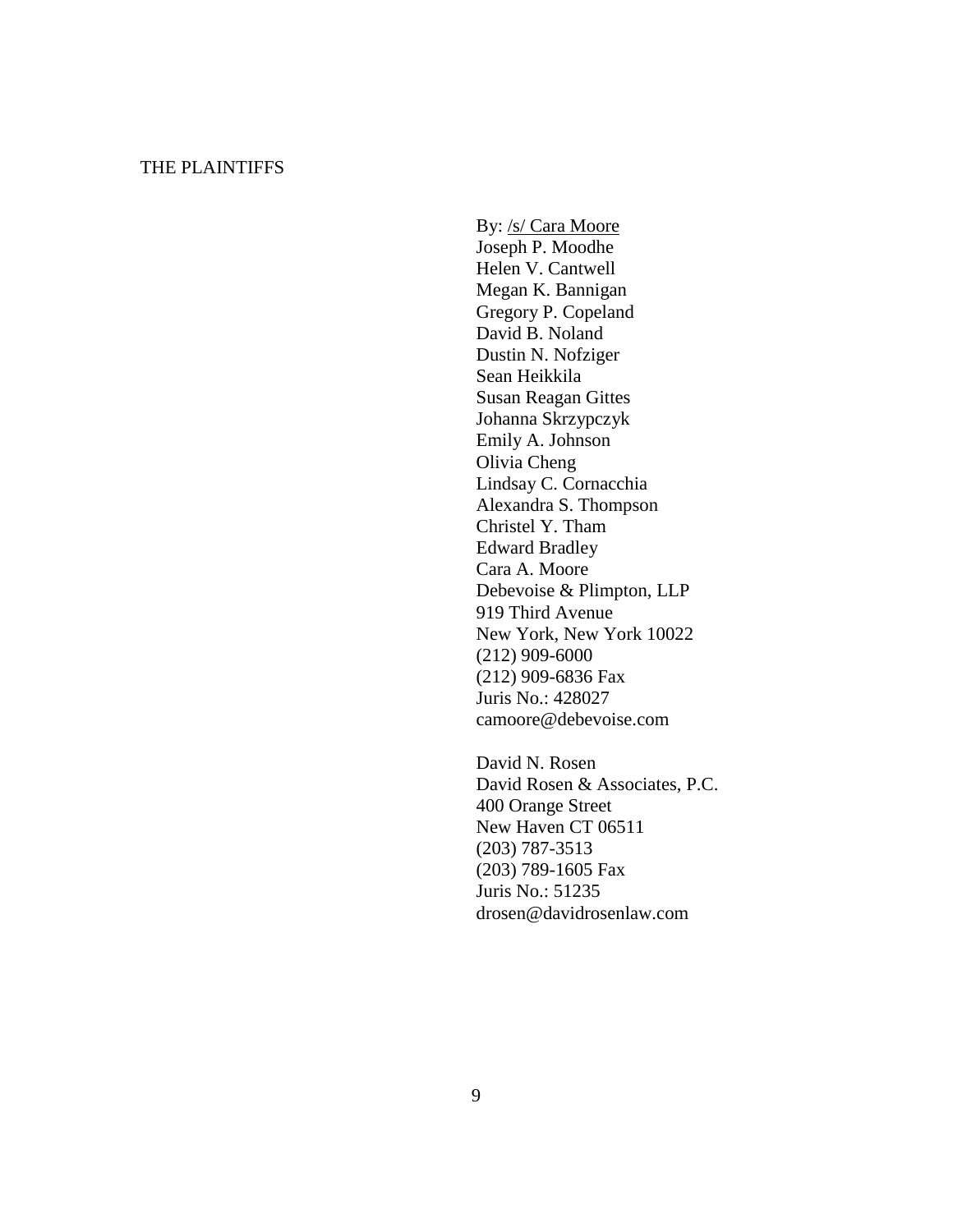#### **CERTIFICATION**

I hereby certify that on September 19, 2016, a true and accurate copy of the foregoing Plaintiffs' Opposition to Defendants' Application for Certification to Appeal Pursuant to Conn. Gen. Stat. § 52-265a was sent via first class mail, postage paid only

Clerk Superior Court, Judicial District of Hartford 95 Washington Street, Hartford, CT 06106 Phone: (860) 548-2700 Fax: (860) 548-2711

via electronic mail only

Honorable Thomas Moukawsher Superior Court, Judicial District of Hartford 95 Washington Street, Hartford, CT 06106 Phone: (860) 548-2700 Fax: (860) 548-2711 adam.harvey@jud.ct.gov

and to the following counsel of record:

Joseph Rubin, Esq., Joseph.Rubin@ct.gov Beth Z. Margulies. Esq., Beth.Margulies@ct.gov Eleanor May Mullen, Esq., Eleanor.Mullen@ct.gov Darren P. Cunningham, Esq., Darren.Cunningham@ct.gov John DiManno, Esq., John.DiManno@ct.gov Cynthia Courtney, Esq., Cynthia.courtney@ct.gov State of Connecticut Office of the Attorney General 55 Elm Street Hartford, CT 06141-0120 State of Connecticut Office of the Attorney General 55 Elm Street Hartford, CT 06141-0120

David N. Rosen, Esq., drosen@davidrosenlaw.com David Rosen & Associates, PC 400 Orange Street. New Haven, CT 06511